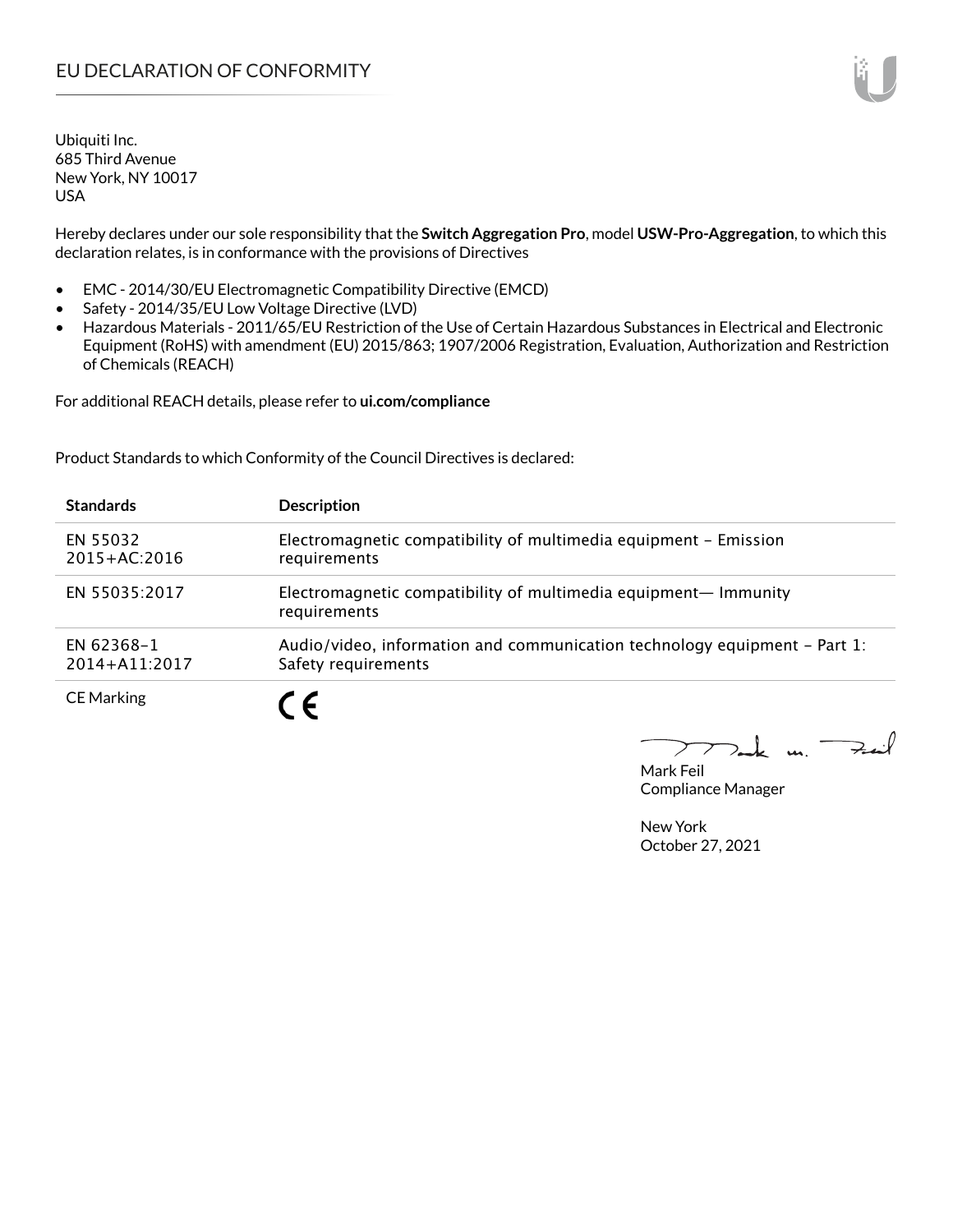## **USW-Pro-Aggregation**

#### **български** [Bulgarian]

С настоящото Ubiquiti декларира, че това устройство USW-Pro-Aggregation е в съответствие със съществените изисквания и други приложими разпоредби на Директиви 2014/30/ЕС, 2014/35/ЕС.

## **Hrvatski** [Croatian]

Ubiquiti ovim putem izjavljuje da je ovaj uređaj USW-Pro-Aggregation sukladan osnovnim zahtjevima i ostalim bitnim odredbama Direktiva 2014/30/EU, 2014/35/EU.

## **Čeština** [Czech]

Ubiquiti tímto prohlašuje, že toto USW-Pro-Aggregation zařízení, je ve shodě se základními požadavky a dalšími příslušnými ustanoveními směrnic 2014/30/EU, 2014/35/ EU.

## **Dansk** [Danish]

Hermed, Ubiquiti, erklærer at denne USW-Pro-Aggregation enhed, er i overensstemmelse med de væsentlige krav og øvrige relevante krav i direktiver 2014/30/EU, 2014/35/EU.

## **Nederlands** [Dutch]

Hierbij verklaart Ubiquiti, dat deze USW-Pro-Aggregation apparaat, in overeenstemming is met de essentiële eisen en de andere relevante bepalingen van richtlijnen 2014/30/ EU, 2014/35/EU.

## **English**

Hereby, Ubiquiti, declares that this USW-Pro-Aggregation device, is in compliance with the essential requirements and other relevant provisions of Directives 2014/30/EU, 2014/35/EU.

## **Eesti keel** [Estonian]

Käesolevaga Ubiquiti kinnitab, et antud USW-Pro-Aggregation seade, on vastavus olulistele nõuetele ja teistele asjakohastele sätetele direktiivide 2014/30/EL, 2014/35/EL.

## **Suomi** [Finnish]

Täten Ubiquiti vakuuttaa, että tämä USW-Pro-Aggregation laite, on yhdenmukainen olennaisten vaatimusten ja muiden sitä koskevien direktiivien 2014/30/EU, 2014/35/ EU.

## **Français** [French]

Par la présente Ubiquiti déclare que l'appareil USW-Pro-Aggregation, est conforme aux exigences essentielles et aux autres dispositions pertinentes des directives 2014/30/UE, 2014/35/UE.

## **Deutsch** [German]

Hiermit erklärt Ubiquiti, dass sich dieses USW-Pro-Aggregation Gerät, in Übereinstimmung mit den grundlegenden Anforderungen und den anderen relevanten Vorschriften der Richtlinien 2014/30/EU, 2014/35/EU befindet.

## **Ελληνικά** [Greek]

Δια του παρόντος, Ubiquiti, δηλώνει ότι αυτή η συσκευή USW-Pro-Aggregation, είναι σε συμμόρφωση με τις βασικές απαιτήσεις και τις λοιπές σχετικές διατάξεις των οδηγιών 2014/30/EE, 2014/35/EE.

### **Magyar** [Hungarian]

Ezennel Ubiquiti kijelenti, hogy ez a USW-Pro-Aggregation készülék megfelel az alapvető követelményeknek és más vonatkozó 2014/30/EU, 2014/35/EU irányelvek rendelkezéseit.

#### **Íslenska** [Icelandic]

Hér, Ubiquiti, því yfir að þetta USW-Pro-Aggregation tæki er í samræmi við grunnkröfur og önnur viðeigandi ákvæði tilskipana 2014/30/ESB, 2014/35/ESB.

#### **Italiano** [Italian]

Con la presente, Ubiquiti, dichiara che questo dispositivo USW-Pro-Aggregation, è conforme ai requisiti essenziali ed alle altre disposizioni pertinenti delle direttive 2014/30/UE, 2014/35/UE.

#### **Latviešu valoda** [Latvian]

Ar šo, Ubiquiti, deklarē, ka USW-Pro-Aggregation ierīce, ir saskaņā ar būtiskajām prasībām un citiem attiecīgiem noteikumiem Direktīvās 2014/30/ES, 2014/35/ES.

## **Lietuvių kalba** [Lithuanian]

Ubiquiti deklaruoja, kad šis USW-Pro-Aggregation įrenginys atitinka esminius reikalavimus ir kitas 2014/30/ ES, 2014/35/ES Direktyvų nuostatas.

## **Malti** [Maltese]

Hawnhekk, Ubiquiti, tiddikjara li dan il-mezz USW-Pro-Aggregation huwa konformi mar-rekwiżiti essenzjali u dispożizzjonijiet rilevanti oħrajn ta 'Direttivi 2014/30/UE, 2014/35/UE.

#### **Norsk** [Norwegian]

Herved Ubiquiti, erklærer at denne USW-Pro-Aggregation enheten, er i samsvar med de grunnleggende kravene og andre relevante bestemmelser i direktivene 2014/30/EU, 2014/35/EU.

#### **Polski** [Polish]

Niniejszym, Ubiquiti, oświadcza, że urządzenie USW-Pro-Aggregation, jest zgodny z zasadniczymi wymaganiami oraz pozostałymi stosownymi postanowieniami Dyrektyw 2014/30/UE, 2014/35/UE.

## **Português** [Portuguese]

Ubiquiti declara que este dispositivo USW-Pro-Aggregation, está conforme com os requisitos essenciais e outras disposições das Directivas 2014/30/UE, 2014/35/UE.

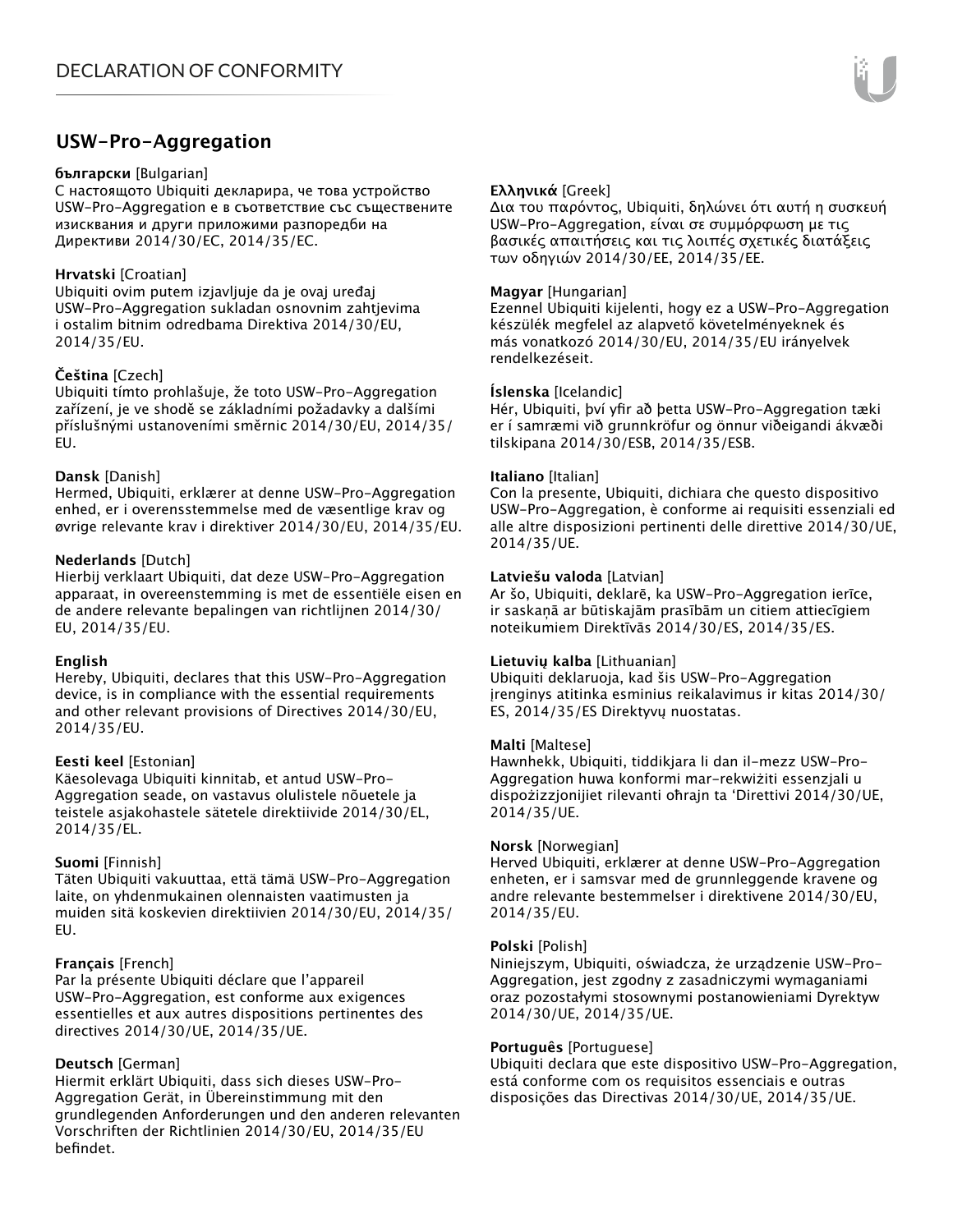#### **Română** [Romanian]

Prin prezenta, Ubiquiti declară că acest dispozitiv USW-Pro-Aggregation este în conformitate cu cerințele esențiale și alte prevederi relevante ale Directivelor 2014/30/UE, 2014/35/UE.

## **Slovenčina** [Slovak]

Týmto Ubiquiti, prehlasuje, že toto USW-Pro-Aggregation zariadenie, je v súlade so základnými požiadavkami a ďalšími relevantnými ustanoveniami smernice 2014/30/EÚ, 2014/35/EÚ.

### **Slovenščina** [Slovenian]

Družba Ubiquiti izjavlja, da je naprava USW-Pro-Aggregation v skladu z obveznimi zahtevami in drugimi ustreznimi določbami direktiv 2014/30/EU in 2014/35/EU.

#### **Español** [Spanish]

Por medio de la presente Ubiquiti declara que este dispositivo USW-Pro-Aggregation, cumple con los requisitos esenciales y cualesquiera otras disposiciones aplicables o exigibles de las Directivas 2014/30/UE, 2014/35/UE.

## **Svenska** [Swedish]

Härmed Ubiquiti, intygar att denna USW-Pro-Aggregation enhet är i överensstämmelse med de väsentliga egenskapskrav och övriga relevanta bestämmelser som framgår av direktiven s2014/30/EU, 2014/35/EU.

## **Accessories**:

https://www.ui.com/products/#default https://www.ui.com/products/#accessories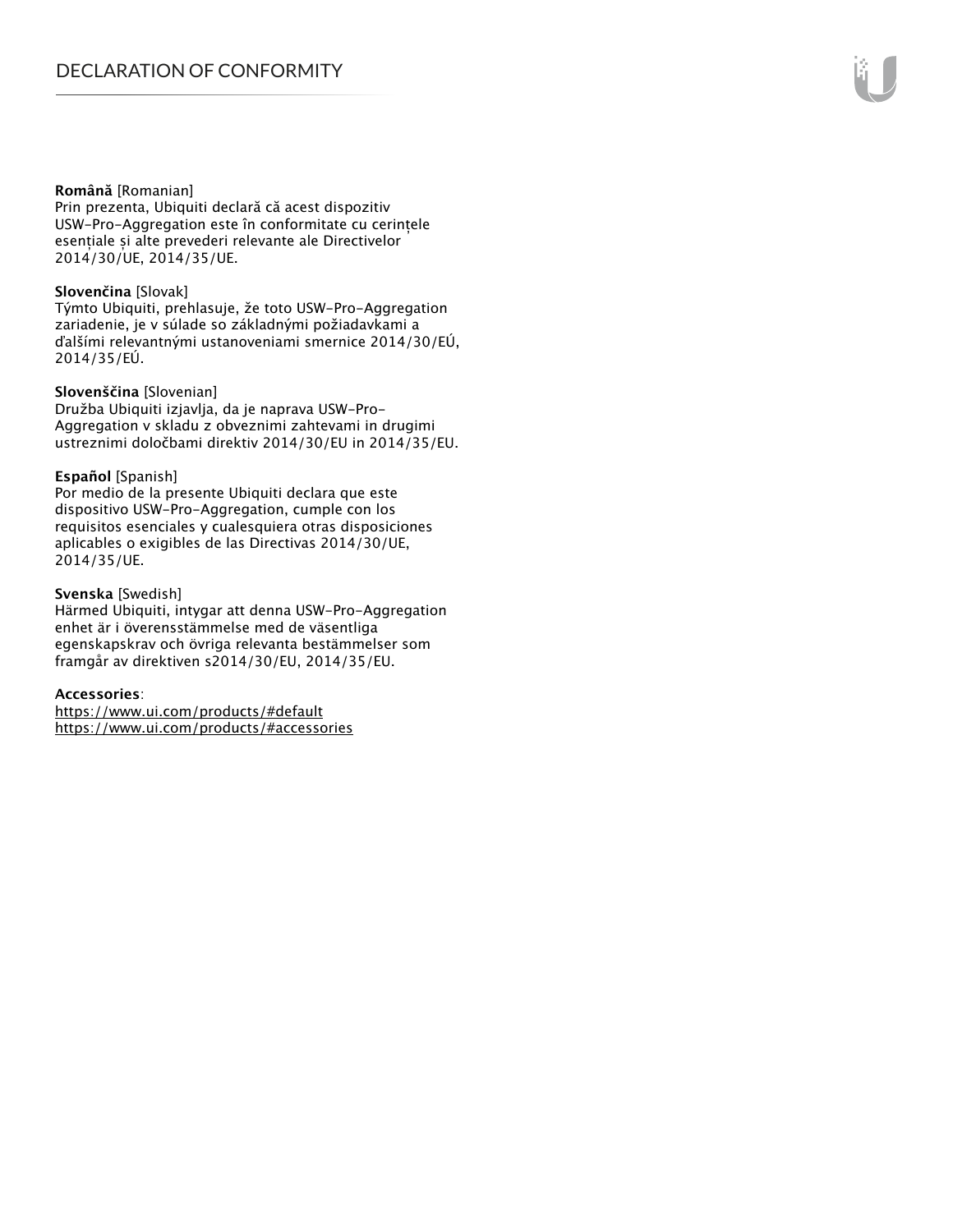Ubiquiti Inc. 685 Third Avenue New York, NY 10017 USA

Hereby declares under our sole responsibility that the **Switch Aggregation Pro**, model **USW-Pro-Aggregation**, to which this declaration relates, is in conformance with the provisions of UK Regulations

- Electromagnetic Compatibility Regulations 2016
- Electrical Equipment (Safety) Regulations 2016
- Hazardous Materials The Restriction of the Use of Certain Hazardous Substances in Electrical and Electronic Equipment Regulations 2012; 1907/2006 Registration, Evaluation, Authorization and Restriction of Chemicals (REACH)

For additional REACH details, please refer to **ui.com/compliance**

Product Standards to which Conformity of the Council Directives is declared:

| <b>Standards</b>                | <b>Description</b>                                                                               |
|---------------------------------|--------------------------------------------------------------------------------------------------|
| EN 55032<br>$2015 + AC:2016$    | Electromagnetic compatibility of multimedia equipment - Emission require-<br>ments               |
| EN 55035:2017                   | Electromagnetic compatibility of multimedia equipment- Immunity<br>requirements                  |
| EN 62368-1<br>$2014 + A11:2017$ | Audio/video, information and communication technology equipment – Part 1:<br>Safety requirements |
| UKCA Marking                    | JK                                                                                               |

Tak un Fail  $\blacktriangleright$ 

Mark Feil Compliance Manager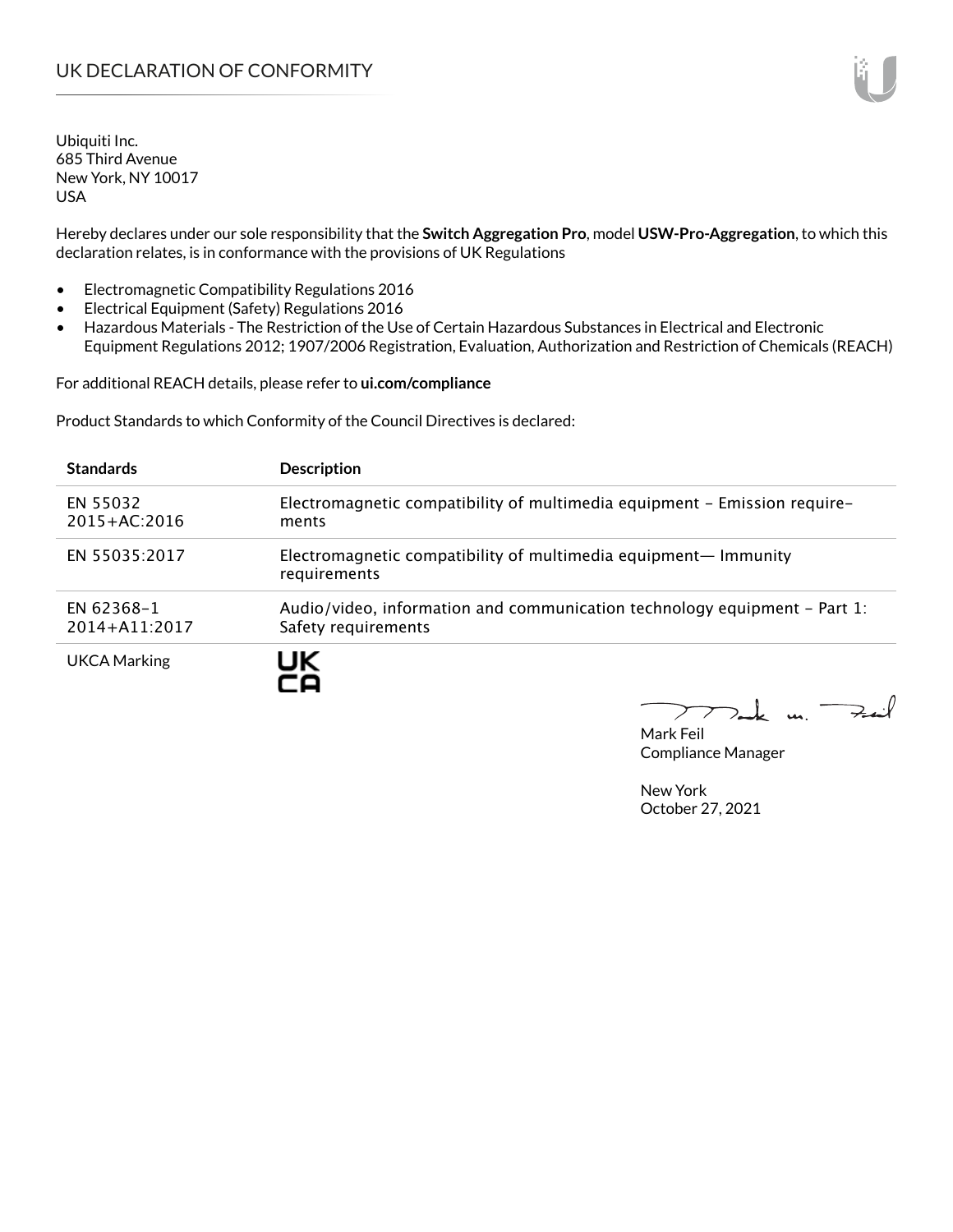## DICHIARAZIONE DI CONFORMITÀ UE ITALIAN IN ESSENTIANO IN ESSENTIA UN ESSENTIA UN ESSENTIA UN ESSENTIA UN ESSENT

Ubiquiti Inc. 685 Third Avenue New York, NY 10017 USA

Con la presente dichiara sotto la propria esclusiva responsabilità che l' **Switch Aggregation Pro**, modello **USW-Pro-Aggregation**, a cui si riferisce la presente dichiarazione, è conforme alle disposizioni delle Direttive

- EMC -2014/30/UE Direttiva sulla Compatibilità Elettromagnetica (EMCD)
- Sicurezza -2014/35/UE Direttiva sulla Bassa Tensione (LVD)
- Materiali Pericolosi -2011/65/UE Restrizione dell'uso di alcune Sostanze Pericolose nelle Apparecchiature Elettriche ed Elettroniche (RoHS) con emendamento (UE) 2015/863; 1907/2006 Registrazione, Valutazione, Autorizzazione e Restrizione delle Sostanze Chimiche (REACH)

Per ulteriori dettagli sul REACH, fare riferimento a **ui.com/compliance**

| <b>Standard</b>              | <b>Descrizione</b>                                                                                                          |
|------------------------------|-----------------------------------------------------------------------------------------------------------------------------|
| EN 55032<br>$2015 + AC:2016$ | Compatibilità elettromagnetica delle apparecchiature multimediali —<br>Prescrizioni di Emissione                            |
| EN 55035:2017                | Compatibilità elettromagnetica per apparecchiature multimediali — Requisiti di<br>immunità                                  |
| EN 62368-1<br>2014+A11:2017  | Apparecchiature per la tecnologia audio/video, dell'informazione e della<br>comunicazione - Parte 1: Requisiti di sicurezza |
| <b>CE Marking</b>            |                                                                                                                             |

 $\Rightarrow$ inf  $\overline{u}$ 

Mark Feil Compliance Manager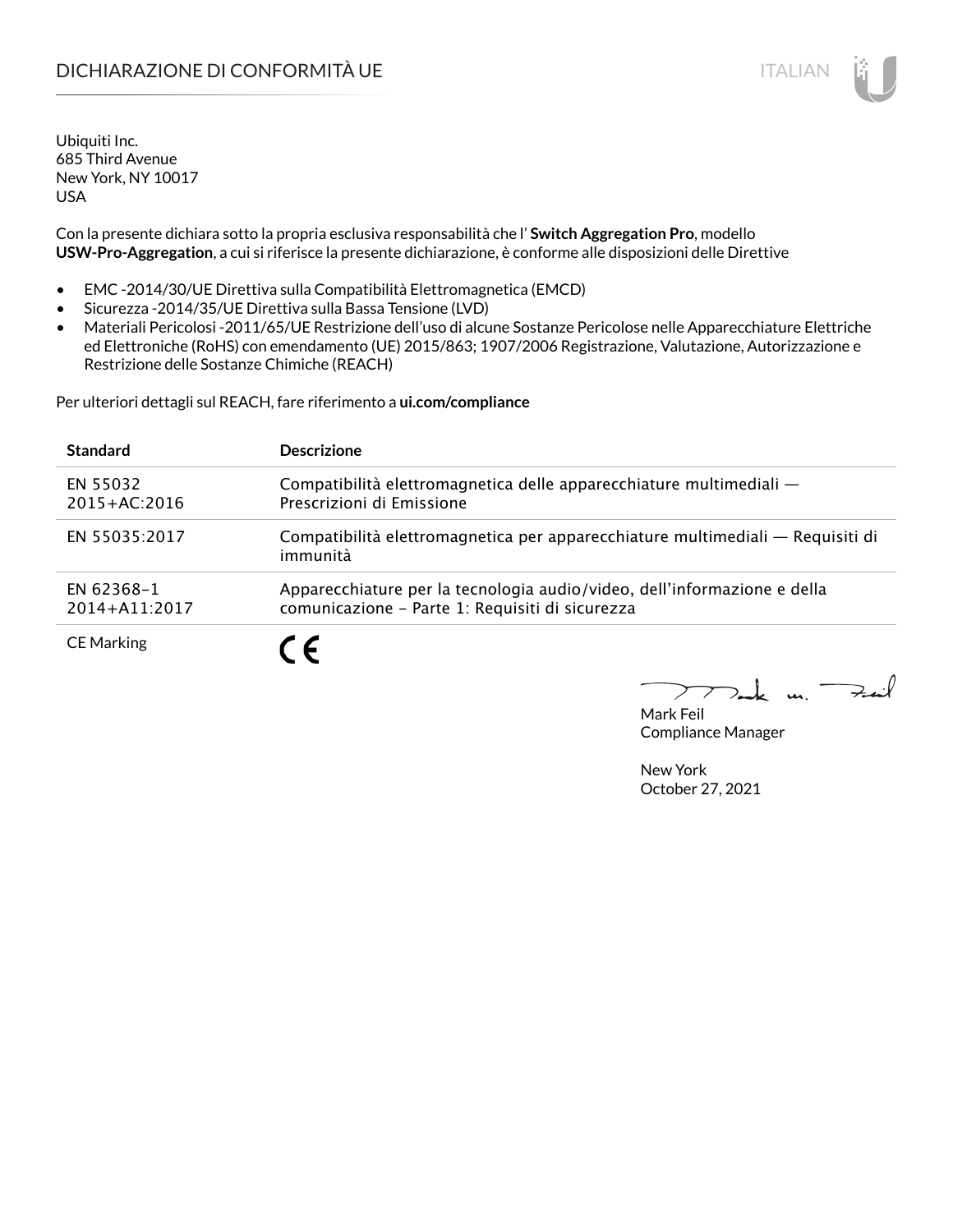## DÉCLARATION DE CONFORMITÉ UE EN ENCHANGEMENT DE CONFORMITÉ UNE ENCHANGEMENT DE CONFORMITÉ UNE ENCHANGEMENT DE

Ubiquiti Inc. 685 Third Avenue New York, NY 10017 USA

Déclare par la présente, sous notre seule responsabilité, que l'**Switch Aggregation Pro**, modèle **USW-Pro-Aggregation**, auquel se rapporte cette déclaration, est conforme aux dispositions des Directives

- EMC -2014/30/EU Directive sur la Compatibilité Electromagnétique (EMCD)
- Sécurité -2014/35/EU Directive sur la Basse Tension (LVD)
- Matières dangereuses -2011/65/UE Restriction de l'utilisation de Certaines Substances Dangereuses dans les Equipements Electriques et Electroniques (RoHS) avec amendement (EU) 2015/863 ; 1907/2006 Enregistrement, Evaluation, Autorisation et Restriction des Produits Chimiques (REACH)

Pour plus de détails sur le règlement REACH, veuillez consulter le site **ui.com/compliance**

| <b>Normes</b>                | La description                                                                                                               |
|------------------------------|------------------------------------------------------------------------------------------------------------------------------|
| EN 55032<br>$2015 + AC:2016$ | Compatibilité électromagnétique des équipements multimédia - Exigences<br>d'émission                                         |
| EN 55035:2017                | Compatibilité électromagnétique des équipements multimédia - Exigences<br>d'immunité                                         |
| EN 62368-1<br>2014+A11:2017  | Equipements des technologies de l'audio/vidéo, de l'information et de la<br>communication - Partie 1 : exigences de sécurité |
| <b>CE Marking</b>            | 7 C                                                                                                                          |

لأبدحة  $\mathbf{u}$ 

Mark Feil Compliance Manager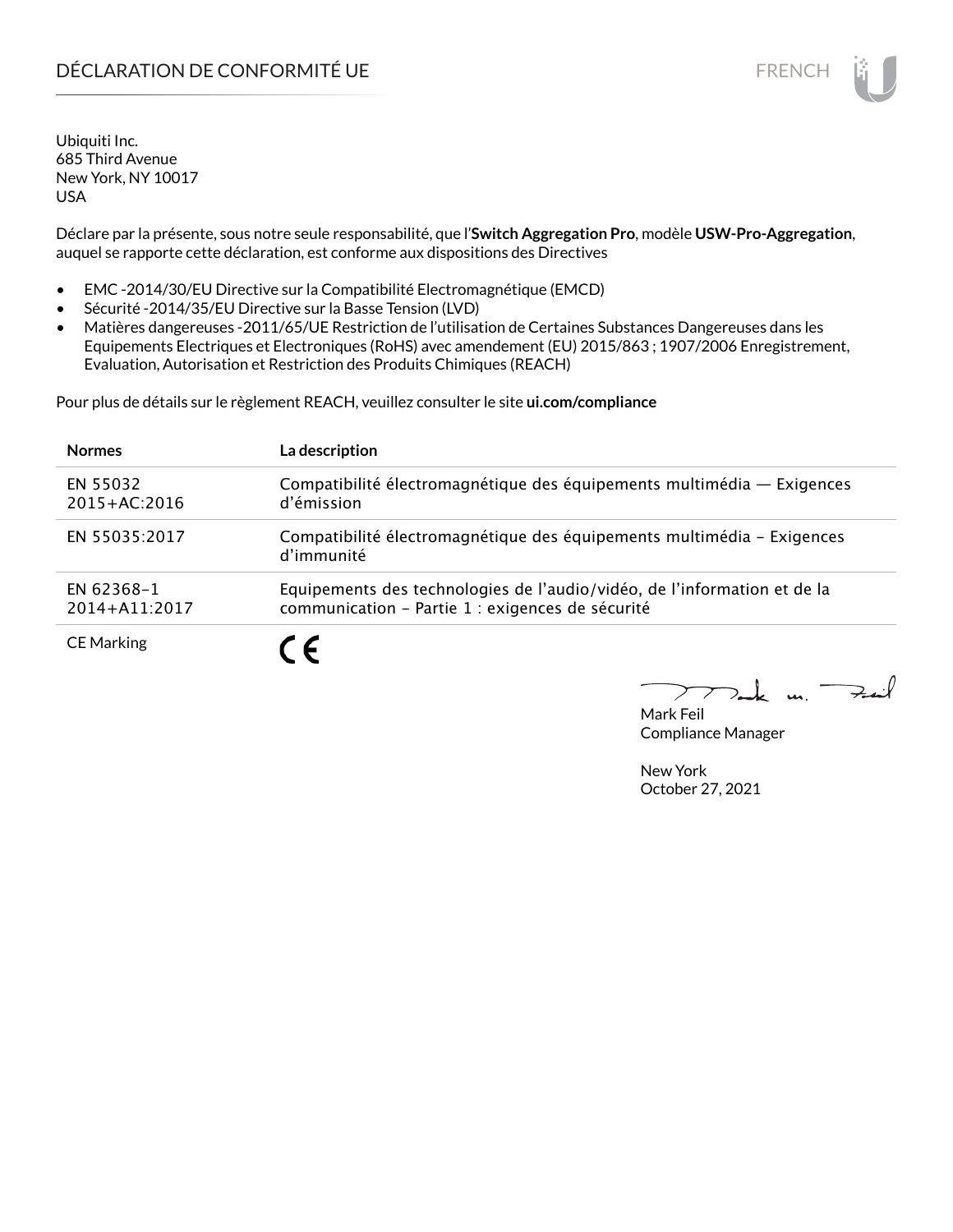## **DECLARACIÓN DE CONFORMIDAD DE SPANISH EN EL SERVIS EN EL SERVISH**

Ubiquiti Inc. 685 Third Avenue New York, NY 10017 USA

Por la presente declaramos bajo nuestra exclusiva responsabilidad que el **Switch Aggregation Pro**, modelo **USW-Pro-Aggregation**, al que se refiere esta declaración, es conforme con las disposiciones de las Directivas

- EMC -2014/30/Directiva de Compatibilidad Electromagnética de la UE (EMCD)
- Seguridad -2014/35/Directiva de Baja Tensión de la UE (LVD)
- Materiales Peligrosos -2011/65/UE Restricción de la Utilización de Determinadas Sustancias Peligrosas en Aparatos Eléctricos y Electrónicos (RoHS) con la enmienda (UE) 2015/863; 1907/2006 Registro, Evaluación, Autorización y Restricción de Sustancias Químicas (REACH)

Para más detalles sobre el REACH, consulte **ui.com/compliance**

| <b>Estándares</b>            | Descripción                                                                                                          |
|------------------------------|----------------------------------------------------------------------------------------------------------------------|
| EN 55032<br>$2015 + AC:2016$ | Compatibilidad electromagnética de equipos multimedia. Requisitos de emisión                                         |
| EN 55035:2017                | Compatibilidad electromagnética de equipos multimedia. Requisitos de<br>inmunidad                                    |
| EN 62368-1<br>2014+A11:2017  | Equipos de audio y vídeo, de tecnología de la información y de la comunicación<br>- Parte 1: Requisitos de seguridad |
| <b>CE Marking</b>            |                                                                                                                      |

لأمدحة  $\mathbf{u}$ 

Mark Feil Compliance Manager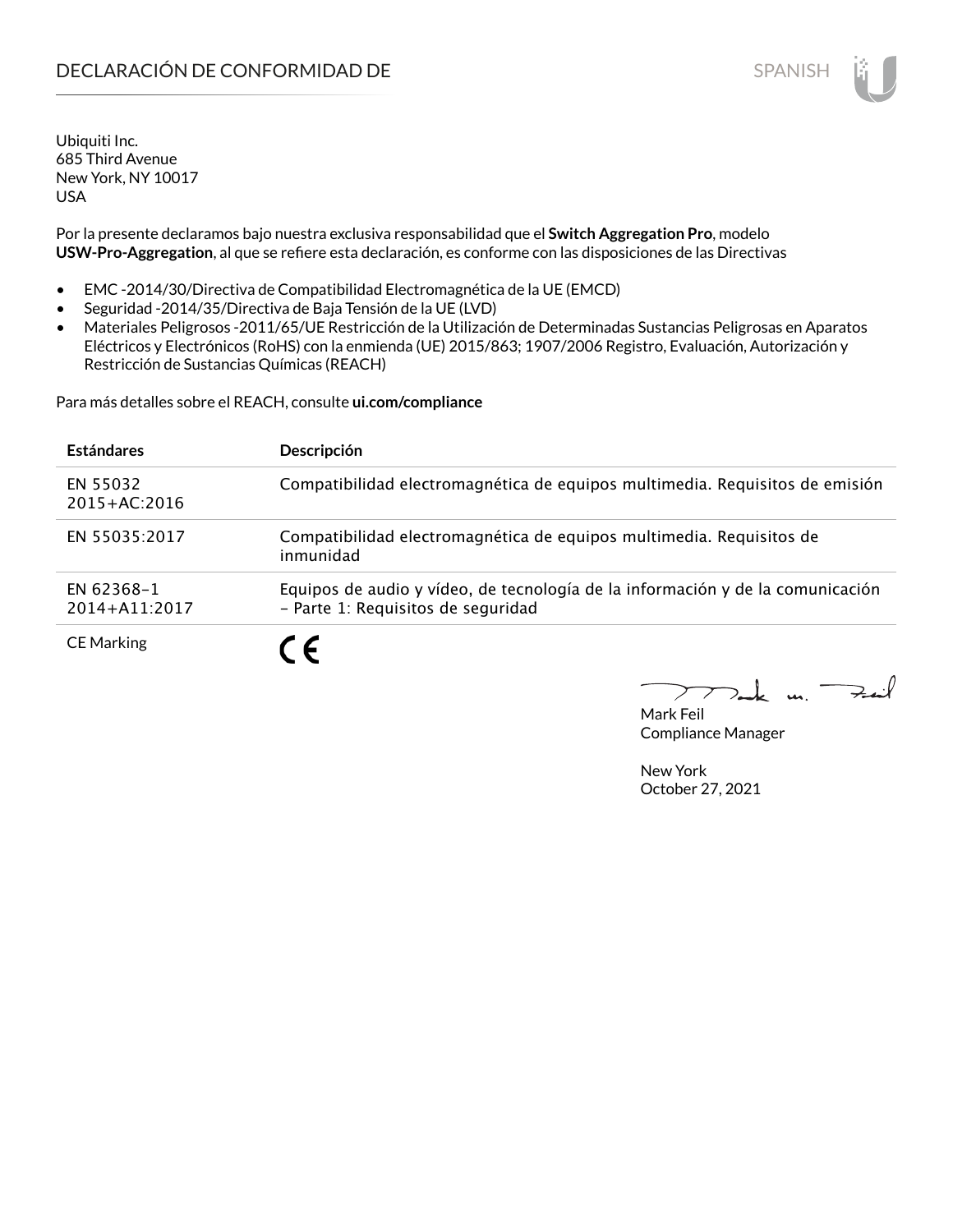## DECLARAȚIA DE CONFORMITATE UE EXTERNATION ANNO 1999 EN ANNO 1999 ROMANIAN

Ubiquiti Inc. 685 Third Avenue New York, NY 10017 USA

Prin prezenta declarăm sub răspunderea noastră exclusivă că "**Switch Aggregation Pro**", modelul **USW-Pro-Aggregation**, la care se referă această declarație, este în conformitate cu prevederile directivelor următoare:

- EMC -2014/30/EU Electromagnetic Compatibility Directive (EMCD) (Directiva UE privind compatibilitatea electromagnetică)
- Siguranță -2014/35/EU Low Voltage Directive (LVD) (Directiva UE privind joasa tensiune)
- Materiale periculoase -2011/65/EU Restriction of the Use of Certain Hazardous Substances in Electrical and Electronic Equipment (RoHS) with amendment (EU) 2015/863 (Directiva UE privind restricția utilizării anumitor substanțe periculoase în echipamentele electrice și electronice (RoHS) cu amendamentele ulterioare); 1907/2006 Registration, Evaluation, Authorization and Restriction of Chemicals (REACH) (Regulamentul Uniunii Europene privind înregistrarea, evaluarea si autorizarea produselor chimice)

Pentru detalii suplimentare referitoare la regulamentul REACH, vă rugăm să consultați site-ul **ui.com/compliance**

| <b>Standarde</b>             | <b>Descriere</b>                                                                                           |
|------------------------------|------------------------------------------------------------------------------------------------------------|
| EN 55032<br>$2015 + AC:2016$ | Compatibilitatea electromagnetică a echipamentelor multimedia - Cerințe<br>privind emisiile                |
| EN 55035:2017                | Compatibilitatea electromagnetică a echipamentelor multimedia. Cerințe privind<br>imunitatea               |
| EN 62368-1<br>2014+A11:2017  | Echipamente tehnologice audio / video, informaționale și de comunicații. Partea<br>1: Cerinte de sigurantă |
| <b>CE Marking</b>            | C E                                                                                                        |

 $\overline{u}$   $\overline{\rightarrow}$ 

Mark Feil Compliance Manager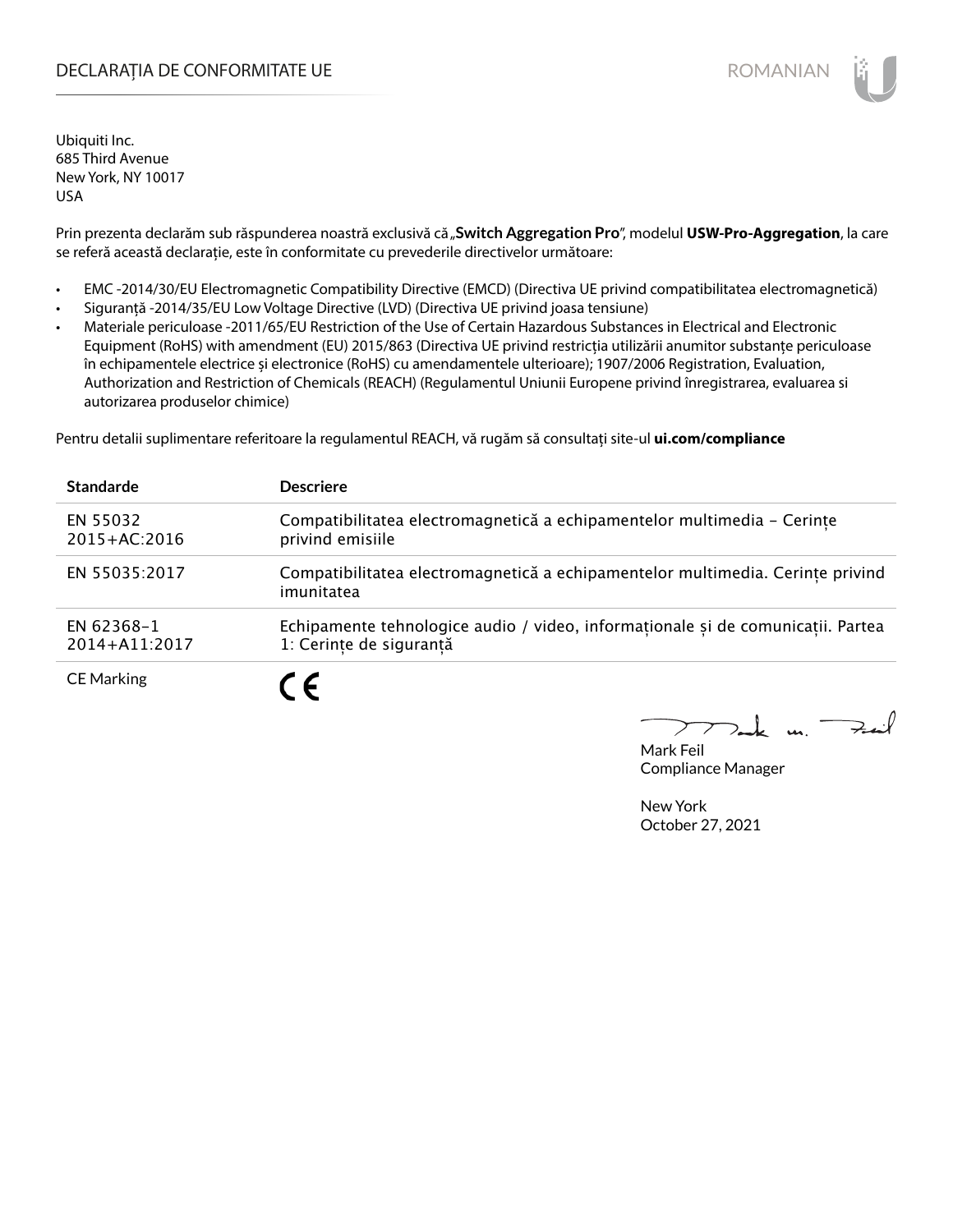## DEKLARACJA ZGODNOŚCI UE POLISH

Ubiquiti Inc. 685 Third Avenue New York, NY 10017 USA

Niniejszym oświadczam z naszą wyłączną odpowiedzialnością, że **Switch Aggregation Pro**, model **USW-Pro-Aggregation**, do którego odnosi się niniejsza deklaracja, jest zgodny z przepisami Dyrektyw

- EMC -2014/30/Dyrektywa Zgodności Elektromagnetycznej UE (EMCD)
- Bezpieczeństwo -2014/35/Dyrektywa Niskiego Napięcia UE (LVD)
- Materiały Niebezpieczne -2011/65/Restrykcje Dotyczące Użycia NIektórych Niebezpiecznych Substancji w Sprzęcie Elektrycznym i Elektronicznym UE (RoHS) ze zmianą (UE) 2015/863; 1907/2006 Rejestracja, Ocena, Zezwolenie i Restrykcje Dotyczące Chemikaliów (REACH)

Aby uzyskać dodatkowe informacje REACH, należy przejść do **ui.com/compliance**

| <b>Normy</b>                 | <b>Opis</b>                                                                                                      |
|------------------------------|------------------------------------------------------------------------------------------------------------------|
| EN 55032<br>$2015 + AC:2016$ | Kompatybilność elektromagnetyczna sprzętu multimedialnego – Wymagania<br>emisyjne                                |
| EN 55035:2017                | Kompatybilność elektromagnetyczna sprzętu multimedialnego — Wymagania<br>odporności                              |
| EN 62368-1<br>2014+A11:2017  | Audio/wideo, sprzęt technologii informatycznej i komunikacyjnej - Część 1:<br>Wymagania dotyczące bezpieczeństwa |
| <b>CE Marking</b>            |                                                                                                                  |

لأمدحة  $\mathbf{u}$ 

Mark Feil Compliance Manager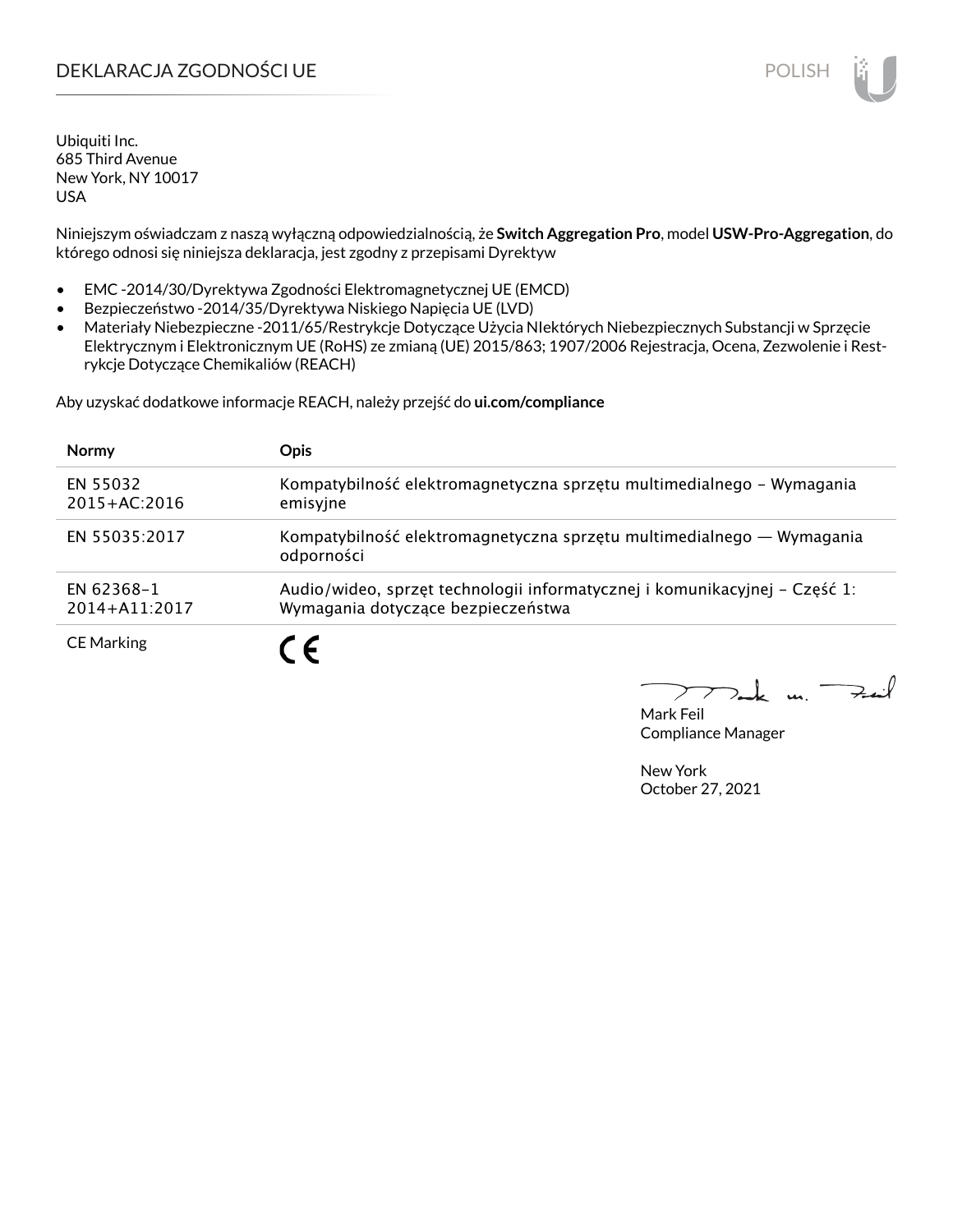## IZJAVA EU O SKLADNOSTI SLOVENIAN

Ubiquiti Inc. 685 Third Avenue New York, NY 10017 USA

S tem dokumentom na lastno odgovornost izjavljamo, da je naprava **Switch Aggregation Pro**, model **USW-Pro-Aggregation**, na katerega se ta izjava nanaša, v skladu z določbami naslednjih direktiv:

- EMC -2014/30/EU Direktiva o elektromagnetni združljivosti (EMCD)
- Varnost -2014/35/EU Direktiva o nizkonapetostni opremi (LVD)
- Nevarne snovi -2011/65/EU Direktiva o omejevanju uporabe nekaterih nevarnih snovi v električni in elektronski opremi (RoHS) s spremembo (EU) 2015/863; 1907/2006 Uredba o registraciji, evalvaciji, avtorizaciji in omejevanju kemikalij (REACH)

Več podrobnosti o REACH uredbi si poglejte na **ui.com/compliance**

| <b>Standardi</b>             | <b>Opis</b>                                                                                        |
|------------------------------|----------------------------------------------------------------------------------------------------|
| EN 55032<br>$2015 + AC:2016$ | Elektromagnetna združljivost večpredstavnostne opreme - Zahteve glede<br>elektromagnetnega sevanja |
| EN 55035:2017                | Elektromagnetna združljivost večpredstavnostne opreme - Zahteve za<br>odpornost opreme             |
| EN 62368-1<br>2014+A11:2017  | Oprema za avdio/video, informacijsko in komunikacijsko tehnologijo – 1. del:<br>Varnostne zahteve  |
| <b>CE Marking</b>            | C E                                                                                                |

 $k$  un  $\rightarrow$ 

Mark Feil Compliance Manager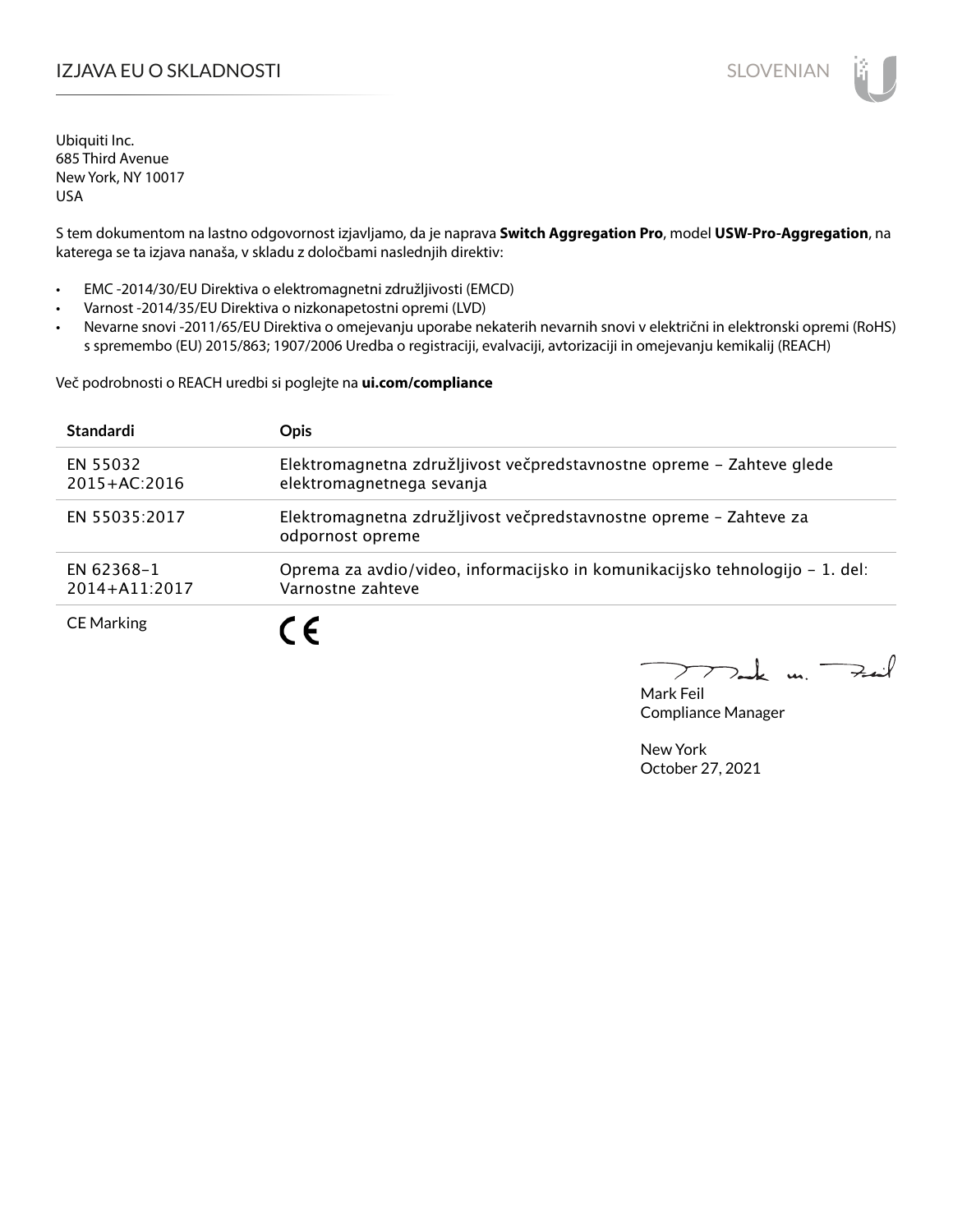

Ubiquiti Inc. 685 Third Avenue New York, NY 10017 USA

Διά του παρόντος δηλώνουμε με αποκλειστική ευθύνη μας ότι το **Switch Aggregation Pro**, μοντέλο **USW-Pro-Aggregation**, στο οποίο αναφέρεται η παρούσα δήλωση, είναι σύμφωνο με τις διατάξεις των Οδηγιών

- EMC Οδηγία Ηλεκτρομαγνητικής Συμβατότητας (EMCD) 2014/30/ΕΕ
- Ασφάλεια Οδηγία Χαμηλής Τάσης (LVD) 2014/35/ΕΕ
- Επικίνδυνα Υλικά Περιορισμός της Χρήσης Ορισμένων Επικίνδυνων Ουσιών σε Ηλεκτρικό και Ηλεκτρονικό Εξοπλισμό (RoHS) 2011/65/ΕΕ με τροποποίηση (ΕΕ) 2015/863. Καταχώριση, Αξιολόγηση, Εξουσιοδότηση και Περιορισμός Χημικών Ουσιών (REACH) 1907/2006

Για περισσότερες λεπτομέρειες σχετικά με το REACH, παρακαλούμε ανατρέξτε στη διεύθυνση **ui.com/compliance**

| Πρότυπα                      | Περιγραφή                                                                                             |
|------------------------------|-------------------------------------------------------------------------------------------------------|
| EN 55032<br>$2015 + AC:2016$ | Ηλεκτρομαγνητική συμβατότητα εξοπλισμού πολυμέσων - Απαιτήσεις<br>εκπομπών                            |
| EN 55035:2017                | Ηλεκτρομαγνητική συμβατότητα εξοπλισμού πολυμέσων - Απαιτήσεις<br>θωράκισης                           |
| EN 62368-1<br>2014+A11:2017  | Εξοπλισμός τεχνολογίας ήχου/εικόνας, πληροφορικής και επικοινωνιών -<br>Μέρος 1: Απαιτήσεις ασφάλειας |
| <b>CE Marking</b>            |                                                                                                       |

 $\rightarrow$ t u

Mark Feil Compliance Manager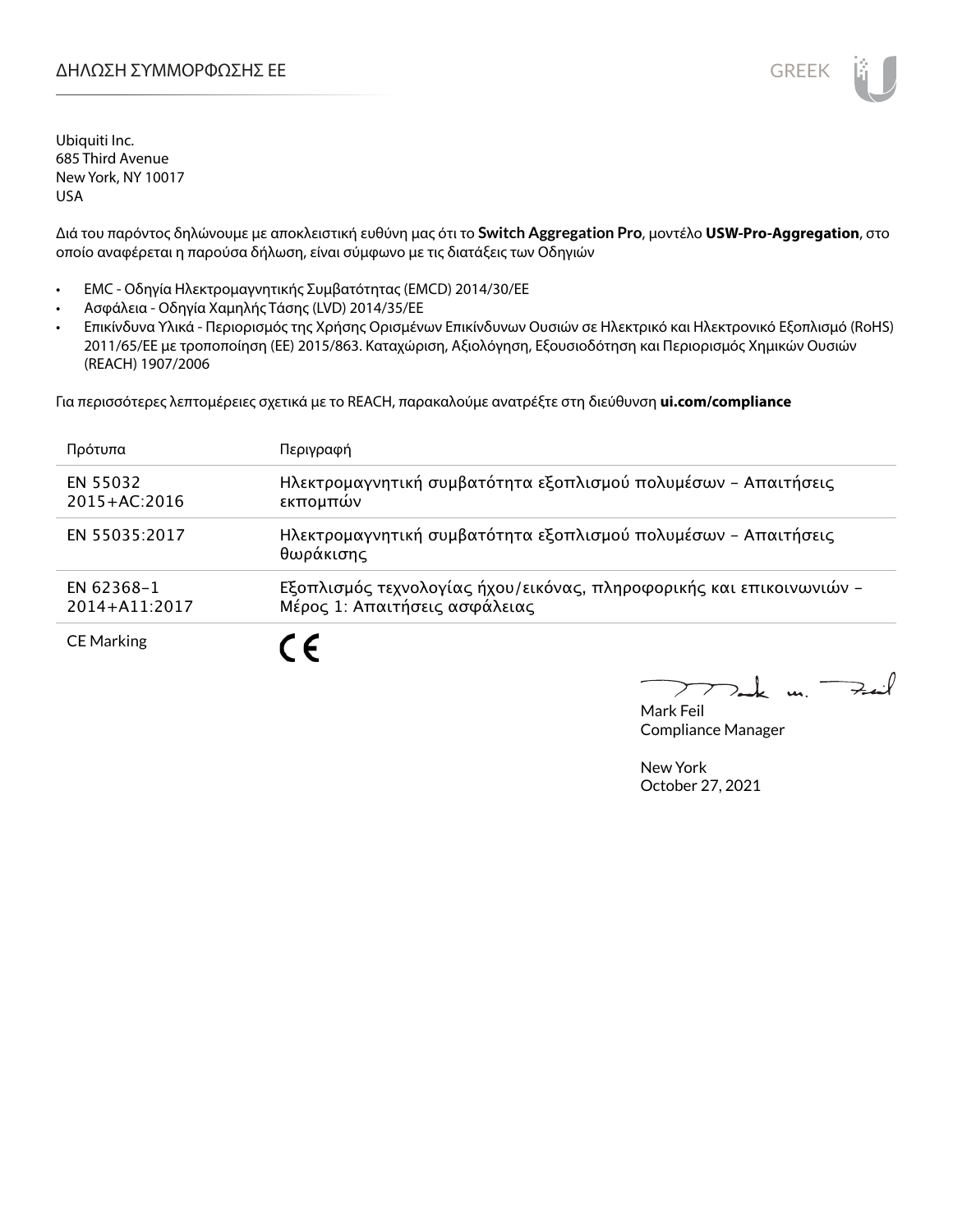# EÚ VYHLÁSENIE O SÚHLASE SLOVAK SLOVAK

Ubiquiti Inc. 685 Third Avenue New York, NY 10017 USA

Týmto prehlasuje, na našu výlučnú zodpovednosť, že **Switch Aggregation Pro**, model **USW-Pro-Aggregation**, ktorého sa toto vyhlásenie týka, je v súlade s ustanoveniami Smerníc

- EMC -2014/30/EÚ Smernica o Elektromagnetickej Kompatibilite (EMCD)
- Bezpečnosť -2014/35/EÚ Smernica o Nízkom Napätí (LVD)
- Nebezpečné Materiály -2011/65/EÚ Obmedzenie Používania Určitých Nebezpečných Látok v Elektrických a Elektronických Zariadeniach (RoHS) s dodatkom (EÚ) 2015/863; 1907/2006 Registrácia, Hodnotenie, Autorizácia a Obmedzenie chemikálií (REACH)

Ďalšie informácie o REACH môžete nájsť na **ui.com/compliance**

| Štandardy                    | <b>Popis</b>                                                                                        |
|------------------------------|-----------------------------------------------------------------------------------------------------|
| EN 55032<br>$2015 + AC:2016$ | Elektromagnetická kompatibilita multimediálnych zariadení - emisné<br>požiadavky                    |
| EN 55035:2017                | Elektromagnetická kompatibilita multimediálnych zariadení – Požiadavky na<br>odolnosť               |
| EN 62368-1<br>2014+A11:2017  | Zariadenia audio/video, informačnej a komunikačnej technológie – časť 1:<br>Bezpečnostné požiadavky |
| <b>CE Marking</b>            |                                                                                                     |

 $k$  un  $\rightarrow$  $\geq$ 

Mark Feil Compliance Manager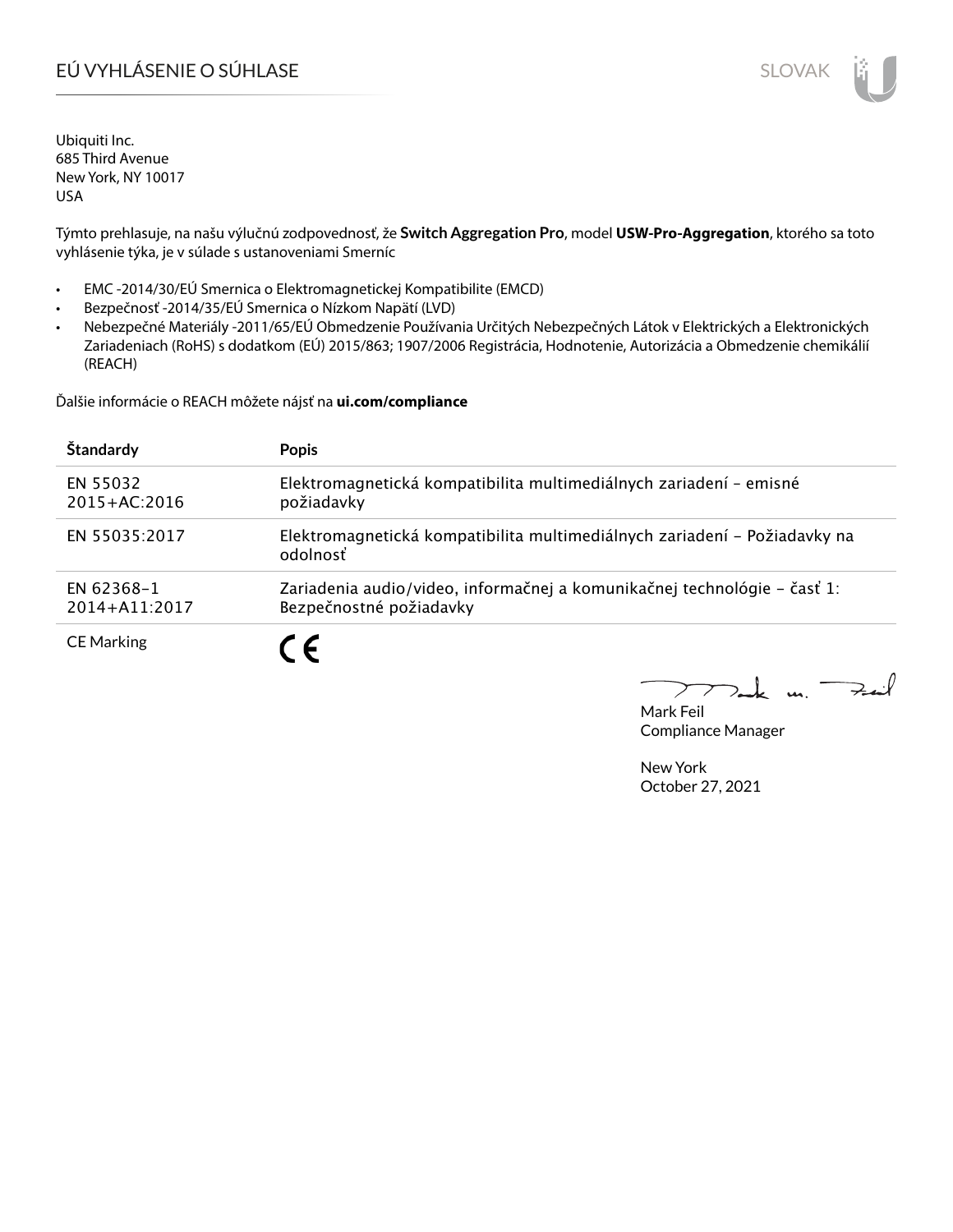## ES ATBILSTĪBAS DEKLARĀCIJA LATVIAN

Ubiquiti Inc. 685 Third Avenue New York, NY 10017 USA

Vienīgi uz savu atbildību deklarējam, ka iekārtas "**Switch Aggregation Pro**" modelis "**USW-Pro-Aggregation**", uz ko attiecas šī deklarācija, atbilst šādu direktīvu noteikumiem:

- elektromagnētiskā saderība 2014/30/ES Elektromagnētiskās saderības direktīva (EMCD);
- drošība 2014/35/ES Zemsprieguma direktīva (LVD);
- bīstami materiāli 2011/65/ES Atsevišķu bīstamu ķīmisko vielu izmantošanas ierobežojumi elektriskajās un elektroniskajās iekārtās (RoHS) ar grozījumu (ES) 2015/863; 1907/2006 Ķīmisko vielu reģistrēšana, novērtēšana, atļaušana un ierobežošana (REACH).

Papildinformāciju par REACH lūdzam skatīt tīmekļa vietnē **ui.com/compliance**

| <b>Standarti</b>             | <b>Apraksts</b>                                                                                   |
|------------------------------|---------------------------------------------------------------------------------------------------|
| EN 55032<br>$2015 + AC:2016$ | Multivides iekārtu elektromagnētiskā saderība - Emisijai piemērojamās prasības                    |
| EN 55035:2017                | Multivides iekārtu elektromagnētiskā saderība - Traucējumnoturības prasības                       |
| EN 62368-1<br>2014+A11:2017  | Audio/video, informācijas un komunikācijas tehnoloģiju aprīkojums - 1. daļa:<br>Drošības prasības |
| <b>CE Marking</b>            | C F                                                                                               |

كمنعة k m. –

Mark Feil Compliance Manager